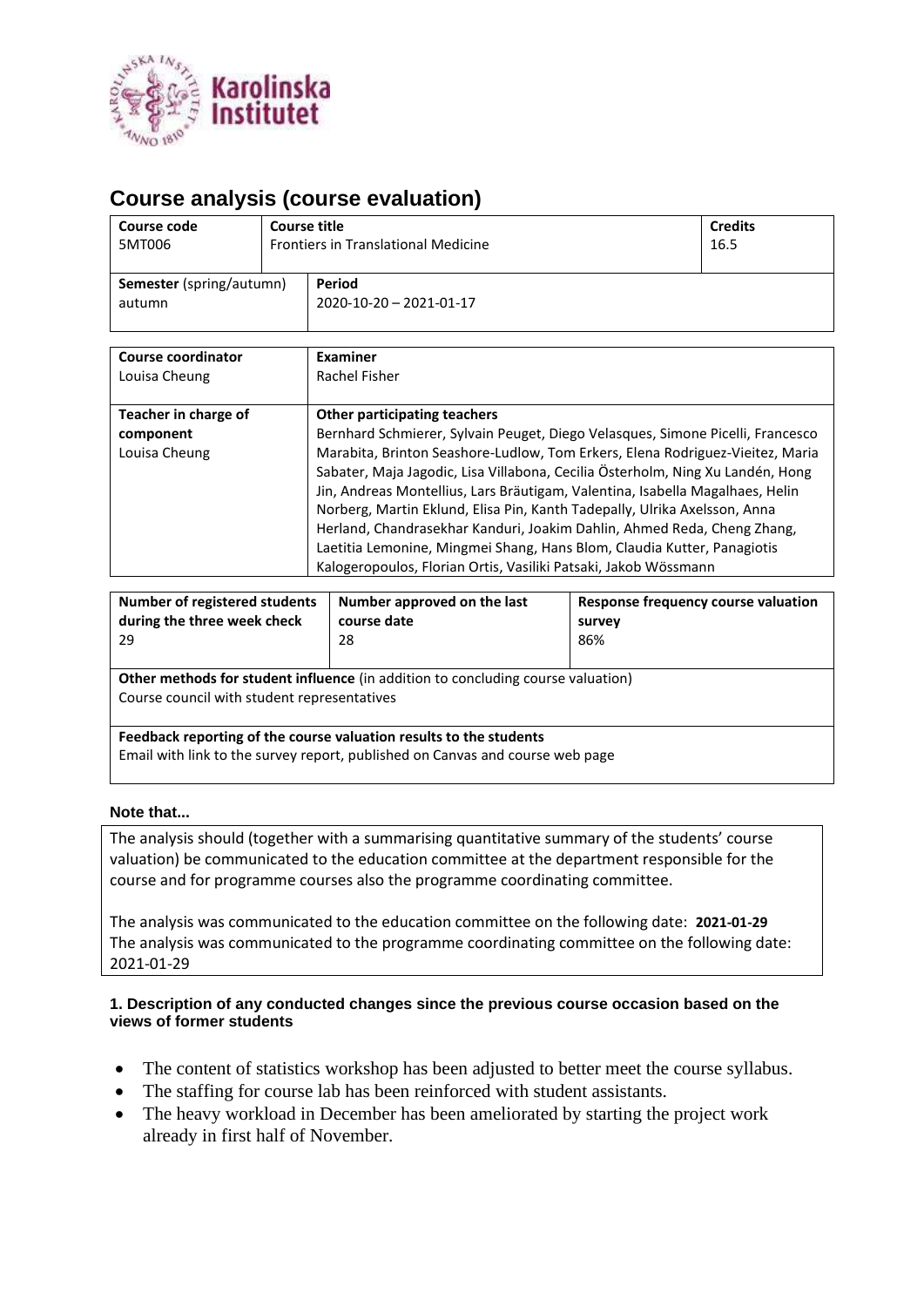

### **2. Brief summary of the students' valuations of the course**

*(Based on the students' quantitative responses to the course valuation and key views from free text responses. Quantitative summary and any graphs are attached.)*

Students are generally very satisfied with the course. The COVID situation caused them to take more responsibility for their own learning.

|                                                                               | Mean (SD) | <b>Median</b>  |
|-------------------------------------------------------------------------------|-----------|----------------|
| What is your overall opinion of the course?                                   | 4.3(0.6)  | $\overline{A}$ |
|                                                                               |           |                |
| The highest two from the five general questions                               |           |                |
| In my view, during the course, the teachers have been open to                 | 4.5(0.7)  | 5.0            |
| ideas and opinions about the course's structure and content.                  |           |                |
| In my view, the course has promoted a scientific way of thinking              | 4.4(0.6)  | $\overline{4}$ |
| and reasoning (e.g. analytical and critical thinking, independent             |           |                |
| search for and evaluation of information).                                    |           |                |
|                                                                               |           |                |
| The highest two from the programme-specific questions                         |           |                |
| I took responsibility for my own learning during this course.                 | 4.5(0.6)  | 5              |
| When/if I had questions or problems with the course content, I felt           | 4.4(0.6)  | $\overline{4}$ |
| that I could turn to my teacher/supervisor for guidance.                      |           |                |
|                                                                               |           |                |
| The lowest from the five general questions                                    |           |                |
| In my view, there was a common theme running throughout the                   | 4.0(0.8)  | $\overline{4}$ |
| course – from learning outcomes to examinations.                              |           |                |
|                                                                               |           |                |
| The lowest two from the programme-specific questions                          |           |                |
| The feedback that I have received has been important for my                   | 3.8(0.8)  | $\overline{4}$ |
| development and learning.                                                     |           |                |
| The course built upon my knowledge from previous courses in the<br>programme. | 3.9(0.8)  | $\overline{4}$ |
|                                                                               |           |                |

# **3. The course coordinator's reflections on the implementation and results of the course**

### *Strengths of the course:*

Similar to evaluations from previous years, the main strengths are:

- Broad scope of current research topics
- High involvement, diversity and availability of instructors
- Project work as a mini research project with budgeting and clear roles in teamwork

## *Weaknesses of the course:*

The feedback to the students were less satisfactory. Also considering the COVID situation, feedback to students became more important for students to understand their study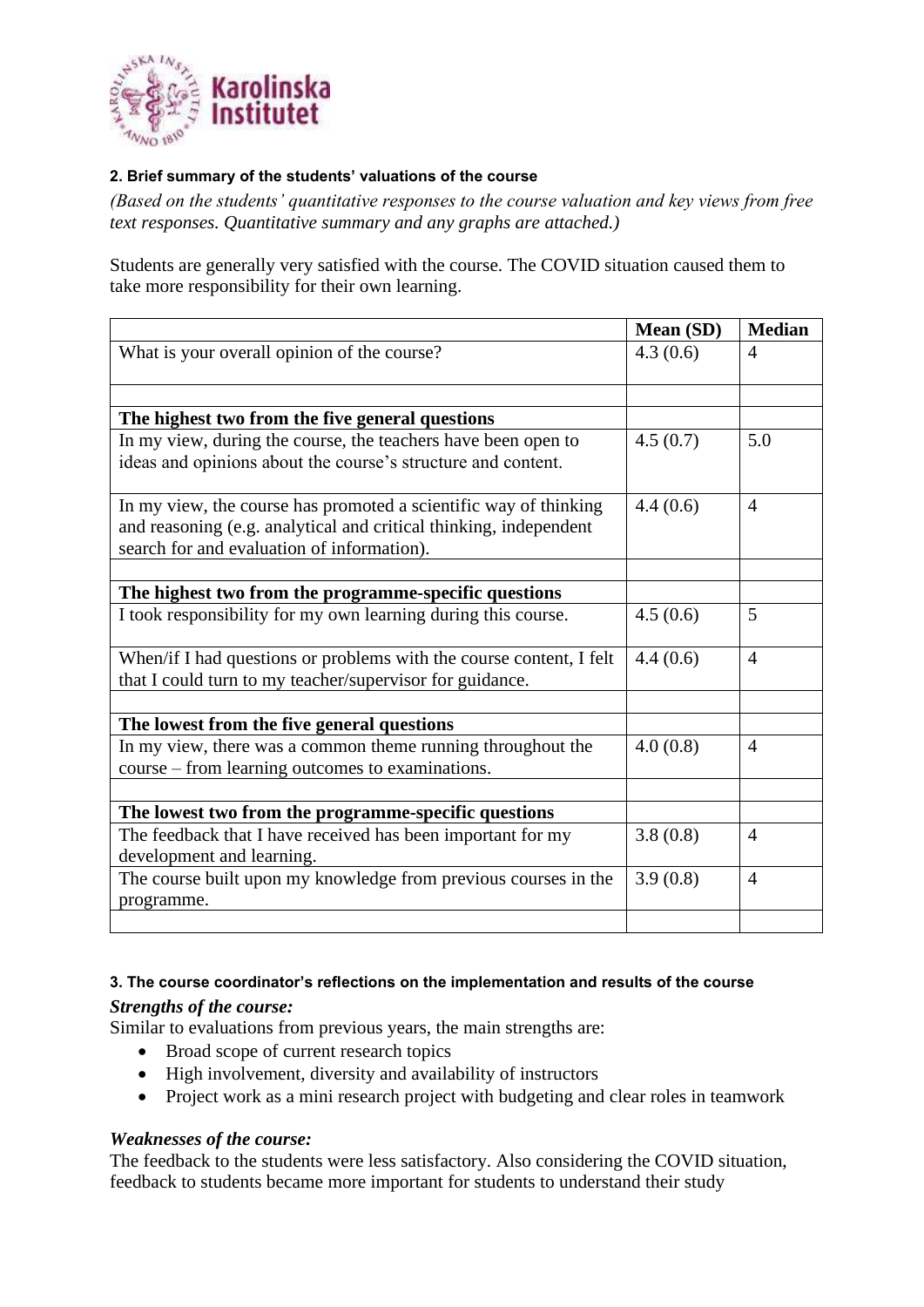

progression within the course.

The progression within the programme could be clearer, considering some part of this course does build upon the previous course (Genetics). One possible explanation could be the broad scope and the long length of this course made it unclear about connection to previous courses.

The broad scope of the course also potentially made the common theme unclear and hard to communicate to the students effectively.

### **3. Other views**

Due to the changing of restrictions, the course was held almost entirely online. A lot of changes were made that was not planned after the last course occasions.

The main focuses for this course occasion had been:

- 1. The well-being of students
- 2. Promote flipped classroom approach for lecturers
- 3. Online examinations
- 4. Peer learning online
- 5. Digital presence
- 6. Increased use of Labster simulation (digital lab)
- 1. Surveys about students' well-being were sent out before the course start and during the first two weeks of the course with the purpose to start a dialogue about the difficulties as well as possible solutions both individually and collectively.
- 2. With a lower cost for renting seminar rooms, extra resources were made available to lecturers who would take the opportunity to turn their lectures into a flipped classroom format. Three lecturers pre-recorded their lectures and gave a real-time Q&A seminar afterwards.
- 3. It was planned since earlier to switch to digital examination in HT20. It came as a different format with a lot of lessons learned.
- 4. With the distance learning, breakout rooms in ZOOM and peer assessment were crucial for students to learn from and teach each other. A jigsaw method<sup>1</sup> was used in one of the workshops and the concept was communicated to students to increase learning benefits. Peer reviews in Canvas for assignments were less well communicated with the students and caused some confusion and frustration.
- 5. With lectures on ZOOM by many different lecturers, I chose to host and moderate almost all lectures/seminars/workshops. It was a conscious decision and a consistent presence seemed to lead to a positive learning environment. During the mid-term course council, students also requested a weekly summary about learning activities, which facilitated their learning online.
- 6. The number of Labster simulations were higher than previous years. A dedicated short presentation during course introduction potentially increased the acceptance of digital lab and the engagement from the students. For compulsory simulations, they were connected to another learning activities such as a seminar or an assignment or a journal club or lectures. These compulsory simulations were also chosen to fit in the themes of the course. For the elective simulations, students got to choose 5 from 23 suggested

<sup>1</sup> https://www.teachhub.com/teaching-strategies/2016/10/the-jigsaw-method-teaching-strategy/